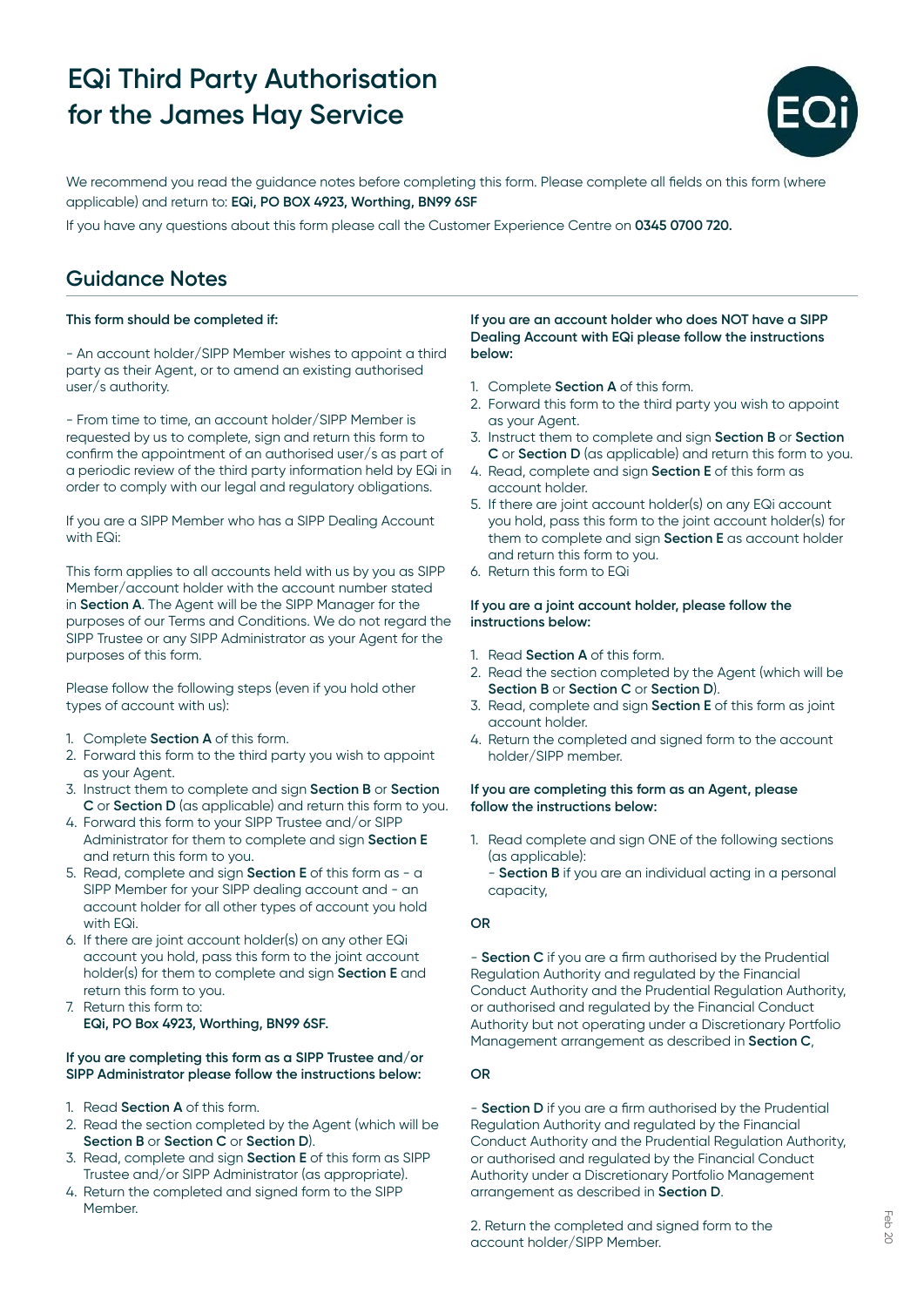

## **Section A: For completion by the principal account holder/SIPP Member**

Please note: the Agent will be authorised in relation to all of your EQi accounts with the following account number.

| Account number<br>(if applicable) |    |            |             |    |       |
|-----------------------------------|----|------------|-------------|----|-------|
| Title                             | Mr | <b>Mrs</b> | <b>Miss</b> | Ms | Other |
| Full name                         |    |            |             |    |       |

## **Section B: For completion by an agent acting in a personal capacity**

| Account number<br>(if applicable)                                                                 |                                       |                                                                  |
|---------------------------------------------------------------------------------------------------|---------------------------------------|------------------------------------------------------------------|
| Title                                                                                             | Mr<br><b>Mrs</b><br><b>Miss</b><br>Ms | Other                                                            |
| First name(s)                                                                                     |                                       |                                                                  |
| Last name                                                                                         |                                       |                                                                  |
| Date of birth                                                                                     | Day<br>Month<br>Year                  |                                                                  |
| Country and town of birth                                                                         |                                       |                                                                  |
| Postal address                                                                                    |                                       |                                                                  |
| Telephone number                                                                                  |                                       |                                                                  |
| Email address                                                                                     |                                       |                                                                  |
| <b>Tax Residence details:</b>                                                                     |                                       |                                                                  |
| Country of tax residence                                                                          |                                       |                                                                  |
| National Insurance number                                                                         |                                       | I have no National Insurance<br>number/Tax Identification number |
| If you do not have a National Insurance number/<br>Tax Identification number, please indicate why |                                       |                                                                  |
| Additional country of tax<br>residence (1)                                                        |                                       |                                                                  |
| Taxpayer Identification<br>number (1)                                                             |                                       |                                                                  |
| Additional country of tax<br>residence (2)                                                        |                                       |                                                                  |
| Taxpayer Identification<br>number (2)                                                             |                                       |                                                                  |
| Are you a United States<br>Green Card holder?                                                     | Yes<br>No                             |                                                                  |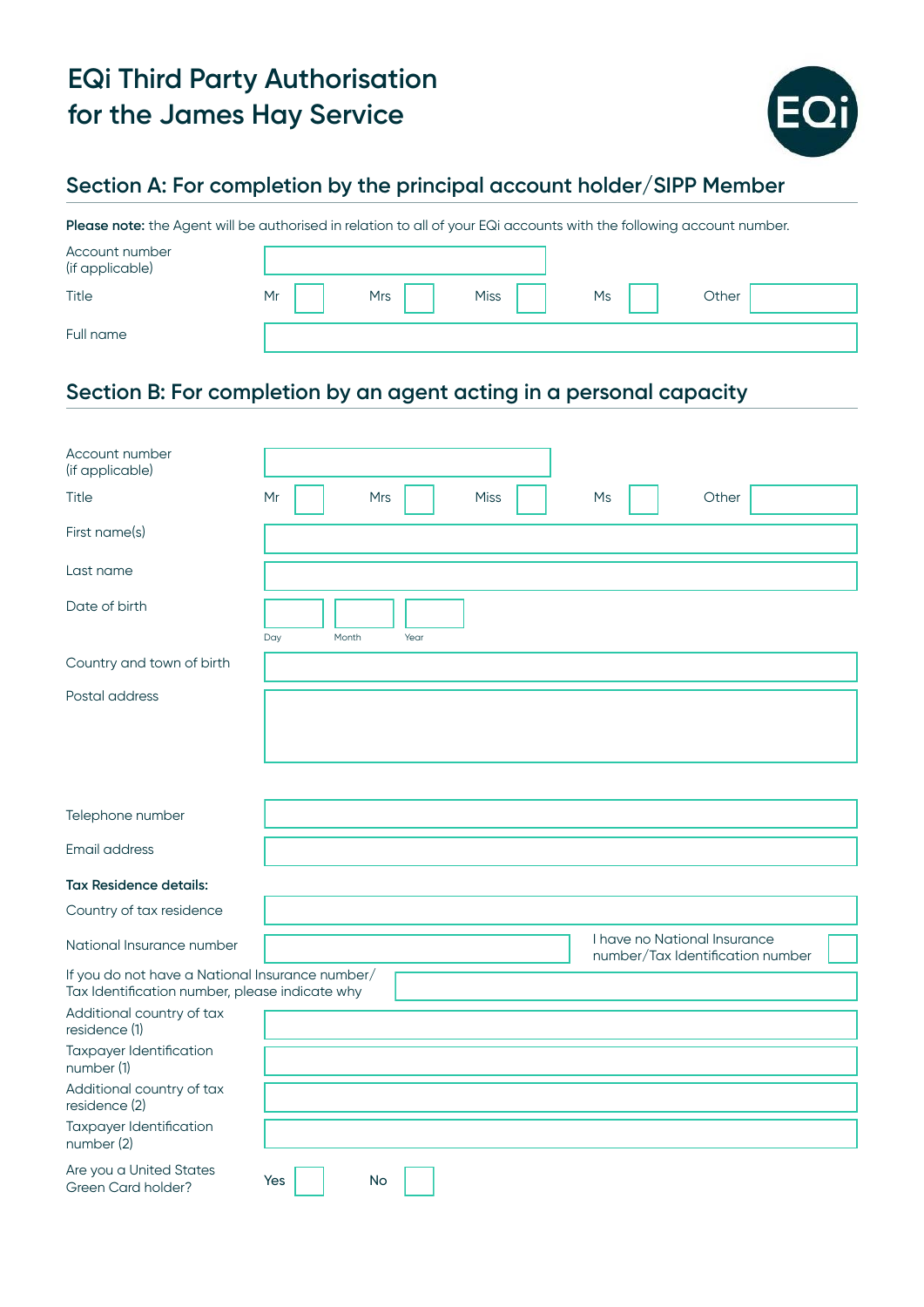

## **Section B: For completion by an agent acting in personal capacity (continued)**

#### **Nationality details:**

Please disclose your nationality details, by completing the country of each (up to three) in the boxes below.

#### **Primary nationality details:**

If you have sole UK nationality, you do not need to complete this part. For all other customers, you will need to establish your primary nationality and complete the relevant National Identifier & National ID Code for this in the box below, according to the instructions in the Appendix (at the end of the form) or using [www.nationalitycalculator.co.uk](http://www.nationalitycalculator.co.uk)

|                 | National Identifier | <b>National ID</b> | Tick if unable<br>to provide |
|-----------------|---------------------|--------------------|------------------------------|
| First priority  |                     |                    |                              |
| Second priority |                     |                    |                              |

#### **Agreement of the Agent**

You, the Agent:

- confirm that you are over18 years of age and are a UK resident;

- confirm that you are an individual acting in a personal capacity as an authorised third party on behalf of the account holder;

- confirm that you are not managing the account of the account holder in any capacity for a firm authorised by the Prudential Regulation Authority and regulated by the Financial Conduct Authority and the Prudential Regulation Authority, or authorised and regulated by the Financial Conduct Authority;

- agree to EQi treating the account holder as its client;

- confirm that all orders that you send to EQi will be treated and transaction reported as having been made in the name of the account holder, but with you as the decision maker;

- agree that EQi may use third party sources to verify your identity, including home address details;

- agree to indemnify us and our agents and associated companies against any losses, costs, liabilities or expenses incurred by us or them arising directly or indirectly from any breach by you of this third party authorisation;

- agree to comply with our Terms and Conditions, all applicable laws, rules and regulations in exercising your authority hereunder including, without limitation, the Financial Services and Markets Act 2000 (as amended), and

- agree that this third party authorisation constitutes the entire agreement between you and EQi in relation to your appointment as Agent on behalf of the account holder for their EQi account with the account number stated in Section A and that it replaces any previous third party authorisation form that has been submitted to EQi in respect of those accounts.

#### **I confirm that the information above is correct and agree to the above terms.**

| Signed | Date |     |       |      |
|--------|------|-----|-------|------|
|        |      |     |       |      |
|        |      | Day | Month | Year |
|        |      |     |       |      |
|        |      |     |       |      |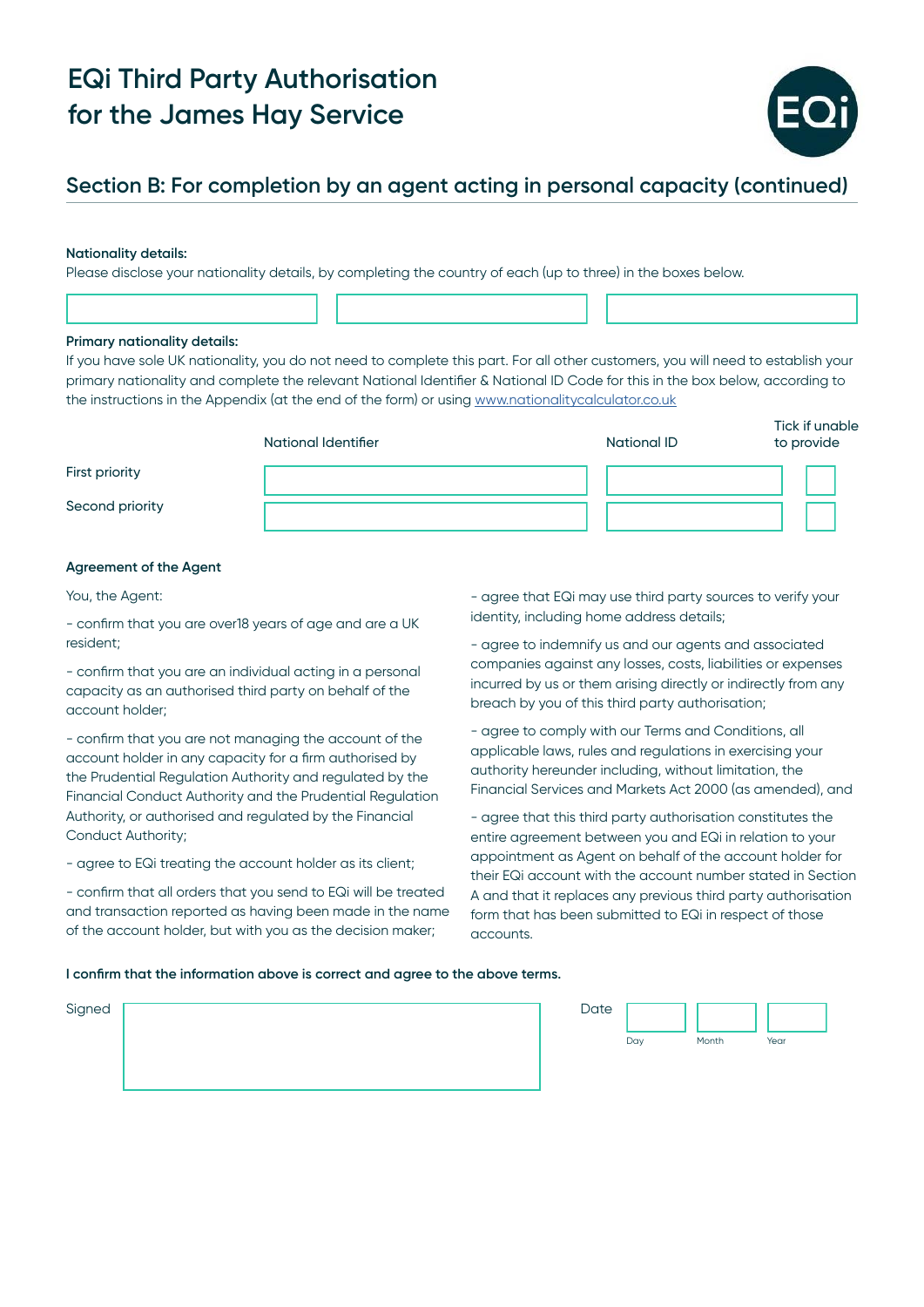

## **Section C: For completion by an Agent for firms under a non-Discretionary Portfolio Management arrangement**

Please complete this section if you, the 'Agent', are a firm authorised by the Prudential Regulation Authority and regulated by the Financial Conduct Authority and the Prudential Regulation Authority, or authorised and regulated by the Financial Conduct Authority acting in any capacity other than under a Discretionary Portfolio Management arrangement as described in the following paragraph.

Although EQi cannot advise on customer's individual circumstances, generally speaking a customer may have entered into Discretionary Portfolio Management arrangements if he/she has agreed with a firm authorised by the Prudential Regulation Authority and regulated by the Financial Conduct Authority and the Prudential Regulation Authority, or authorised and regulated by the Financial Conduct Authority that the firm will manage his/her investments in his/her accounts or portfolio on a discretionary basis (i.e. the firm managing the investments can, subject to some parameters, use their discretion to decide which transactions to enter into on behalf of the customer).

| Firm name                        | Firm reference<br>number (FRN) |  |
|----------------------------------|--------------------------------|--|
| Postal address                   |                                |  |
|                                  | Contact<br>name                |  |
|                                  | Contact<br>telphone<br>number  |  |
| Legal entity<br>identifier (LEI) | Contact<br>email address       |  |

If you require any information regarding LEIs please visit [www.lseg.com/LEI](http://www.lseg.com/LEI)

#### **Agreement of the Agent**

You, the Agent:

- confirm that you are a firm established in the UK and authorised by the Prudential Regulation Authority and regulated by the Financial Conduct Authority and the Prudential Regulation Authority, or authorised and regulated by the Financial Conduct Authority;

- confirm that you are acting as an authorised third party on behalf of the account holder;

- confirm that you are not managing the account of the account holder under a Discretionary Portfolio Management arrangement as described above;

- agree to EQi treating the account holder as its client;

- confirm that all orders that you send to EQi will be treated and transaction reported as having been made by, and in the name of, the account holder;

- agree that EQi may use third party sources to verify your identity, including address details;

- agree to notify us immediately of any change to your contact details or FRN;

- agree to indemnify us and our agents and associated companies against any losses, costs, liabilities or expenses incurred by us or them arising directly or indirectly from any breach by you of this third party authorisation;

- agree to comply with our Terms and Conditions, all applicable laws, rules and regulations in exercising your authority hereunder including, without limitation, the Financial Services and Markets Act 2000 (as amended), and

- agree that this third party authorisation constitutes the entire agreement between you and EQi in relation to your appointment as Agent on behalf of the account holder for their EQi accounts with the account number stated in Section A and that it replaces any previous third party authorisation form that has been submitted to EQi in respect of those accounts.

| I confirm that the information above is correct and agree to the above terms. |  |  |
|-------------------------------------------------------------------------------|--|--|
|-------------------------------------------------------------------------------|--|--|

|                       | I communicated the implification doove is correct and agree to the doove terms. |                                       |
|-----------------------|---------------------------------------------------------------------------------|---------------------------------------|
| Signature<br>of Agent |                                                                                 | Name of<br>signatory                  |
| Date                  | Month<br>Day<br>Year                                                            | Signed on<br>behalf of<br>(firm name) |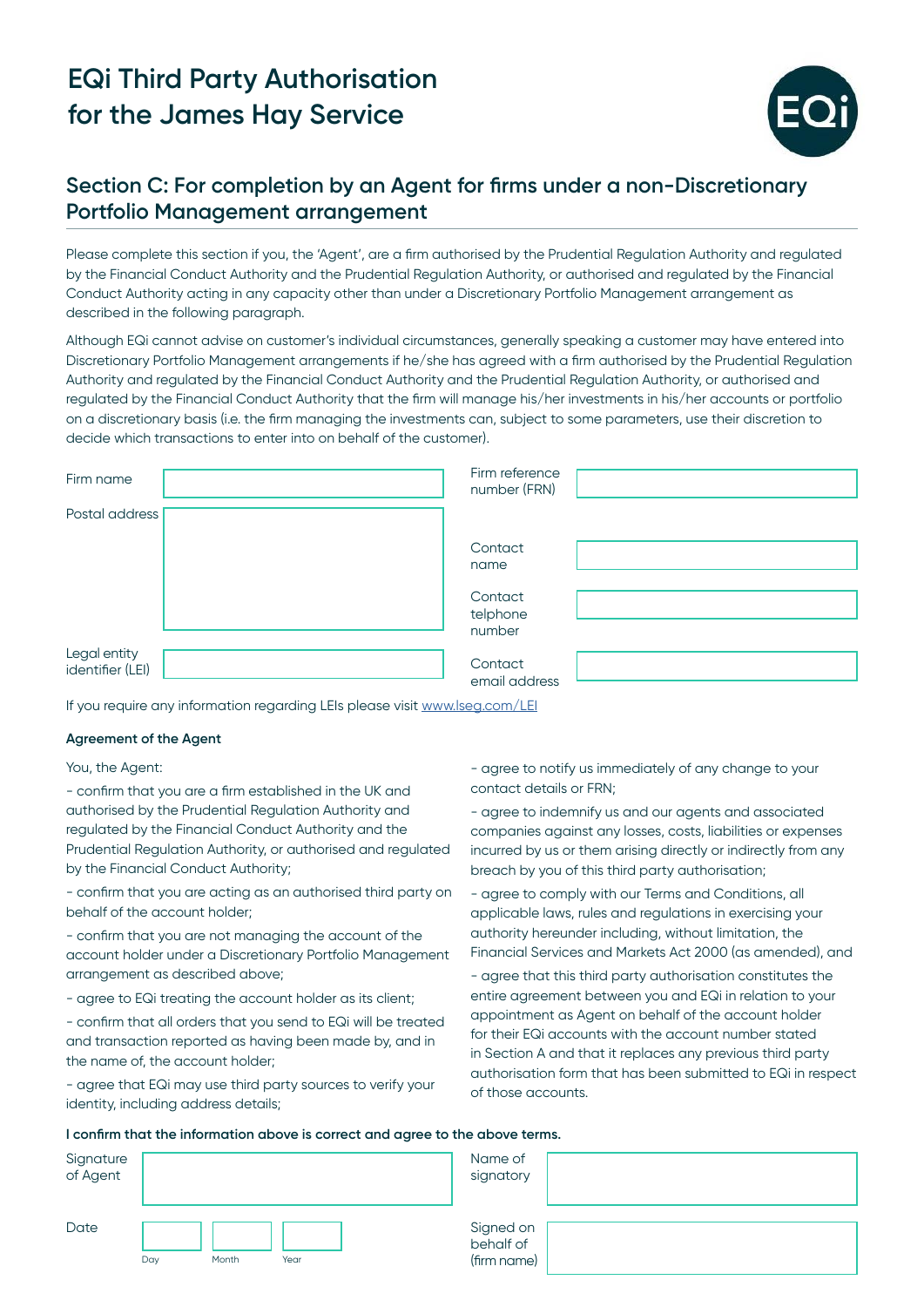

## **Section D: For completion by an Agent for firms under a Discretionary Portfolio Management arrangement**

Please complete this section if you, the '**Agent**', are a firm authorised by the Prudential Regulation Authority and regulated by the Financial Conduct Authority and the Prudential Regulation Authority, or authorised and regulated by the Financial Conduct Authority and are managing the accounts of the account holder under a Discretionary Portfolio Management arrangement as described in the following paragraph.

Although EQi cannot advise on customers' individual circumstances, generally speaking a customer may have entered into Discretionary Portfolio Management arrangements if he/she has agreed with a firm authorised by the Prudential Regulation Authority and regulated by the Financial Conduct Authority and the Prudential Regulation Authority, or authorised and regulated by the Financial Conduct Authority that the firm will manage his/her investments in his/her accounts or portfolio on a discretionary basis (i.e. the firm managing the investments can, subject to some parameters, use their discretion to decide which transactions to enter into on behalf of the customer).

| Firm name                        | Firm reference<br>number (FRN) |  |
|----------------------------------|--------------------------------|--|
| Postal address                   |                                |  |
|                                  | Contact<br>name                |  |
|                                  | Contact<br>telephone<br>number |  |
| Legal entity<br>identifier (LEI) | Contact<br>email address       |  |

If you require any information regarding LEIs please visit [www.lseg.com/LEI](http://www.lseg.com/LEI)

#### **Agreement of the Agent**

#### You, the Agent:

- confirm that you are a firm established in the UK and authorised by the Prudential Regulation Authority and regulated by the Financial Conduct Authority and the Prudential Regulation Authority, or authorised and regulated by the Financial Conduct Authority and are managing the accounts of the account holder under a Discretionary Portfolio Management arrangement and agree:

- to notify us immediately upon cancellation or termination of that arrangement;

- to advise us immediately on any change to your contact details or FRN;

- to EQi treating the account holder, and not you, as its client; - confirm that all orders and instructions that are sent to EQi relating to the accounts of the account holder will be treated and transaction reported as having been made in the name of the account holder, but with you as the decision maker.

- to indemnify us and our agents and associated companies against any losses, costs, liabilities or expenses incurred by us or them arising directly or indirectly from any breach by you of this third party authorisation;

- to comply with our Terms and Conditions, all applicable laws, rules and regulations in exercising your authority hereunder including, without limitation, the Financial Services and Markets Act 2000 (as amended), and

- agree that this third party authorisation constitutes the entire agreement between you and EQi in relation to your appointment as Agent on behalf of the account holder for their EQi accounts with the account number stated in Section A and that it replaces any previous third party authorisation form that has been submitted to EQi in respect of those accounts.

#### **I confirm that the information above is correct and agree to the above terms.**

| Signature<br>of Agent |                      | Name of<br>signatory                  |
|-----------------------|----------------------|---------------------------------------|
| Date                  | Day<br>Month<br>Year | Signed on<br>behalf of<br>(firm name) |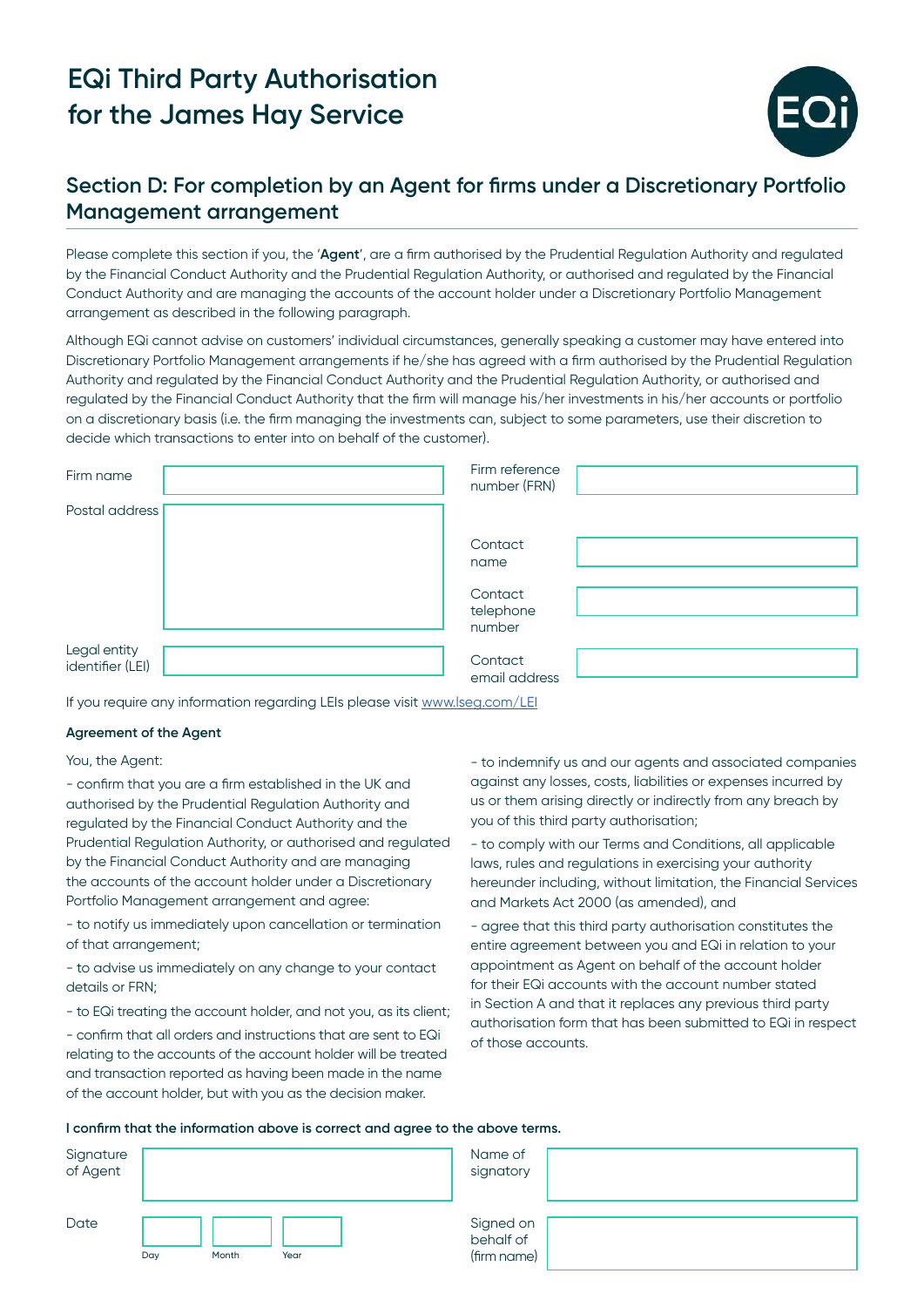

## **Section E: Authorisation of the Agent by the account holder/SIPP Member**

You, the account holder whose details appear in Section A, hereby authorise the Agent, whose details appear in Section B, Section C or Section D to carry out, online, those actions in respect of all of your accounts with EQi with the number stated in Section A ("your accounts") that you can carry out online using your PIN (as our systems allow from time to time) including, but not limited to, giving instructions to buy, sell, or otherwise deal in Investments, to exercise rights over, to convert, arrange, enter into and perform transactions using your accounts, including sending and receiving communications to and from us by secure electronic message.

You also authorise the Agent to give Investment dealing instructions to EQi offline. The Agent may not (and has no authority to) give other types of offline instructions to EQi on your behalf.

Where you have appointed the Agent as your attorney under a separate power of attorney:

- the authority under this third party authorisation form supplements and is additional to that power of attorney;

- nothing in this form amends, modifies or replaces the terms of that power of attorney; and

- the Agent shall have authority under this third party authorisation form only where he/she does not have authority under that power of attorney.

You authorise EQi to accept and act on all such orders and instructions received from the Agent relating to your accounts.

You hereby confirm that you agree:

- to EQi treating you, and not the Agent, as its client;

- that this third party authorisation form replaces any previous third party authorisation form that has been submitted to EQi in respect of your accounts; and

- that all orders and instructions received from the Agent relating to you accounts will be treated in accordance with the relevant declaration in Section B, C or D.

Notwithstanding the above authorisation of the Agent, you will continue to be able to give instructions and orders to EQi in accordance with our Terms and Conditions. In the event of any contradictory instructions or orders being received, EQi will be entitled to act on the instruction or order first received by EQi.

You agree that EQi will not be responsible for any losses, costs, liabilities or expenses incurred by you as a result of any dispute between you and the Agent in respect of any matter connected to your accounts or any contradictory instructions or orders received from you and the Agent.

### **Please note:**

**-** The Agent will be authorised in relation to all EQi accounts of the account holder with the number stated in Section A.

- The authorities given by this third party authorisation form are supplementary to and form part of our Terms and Conditions.

- On submission of a completed and signed form, the account holder, and where the context requires, the third party appointed as Agent will be subject to our Terms and Conditions.

### **I confirm my agreement to the terms of this form.**

|                   | <b>SIPP Trustee</b> | <b>SIPP Administrator</b> | SIPP Member |
|-------------------|---------------------|---------------------------|-------------|
| Name of Signatory |                     |                           |             |
| Name of Firm      |                     |                           |             |
| Signature(s)      |                     |                           |             |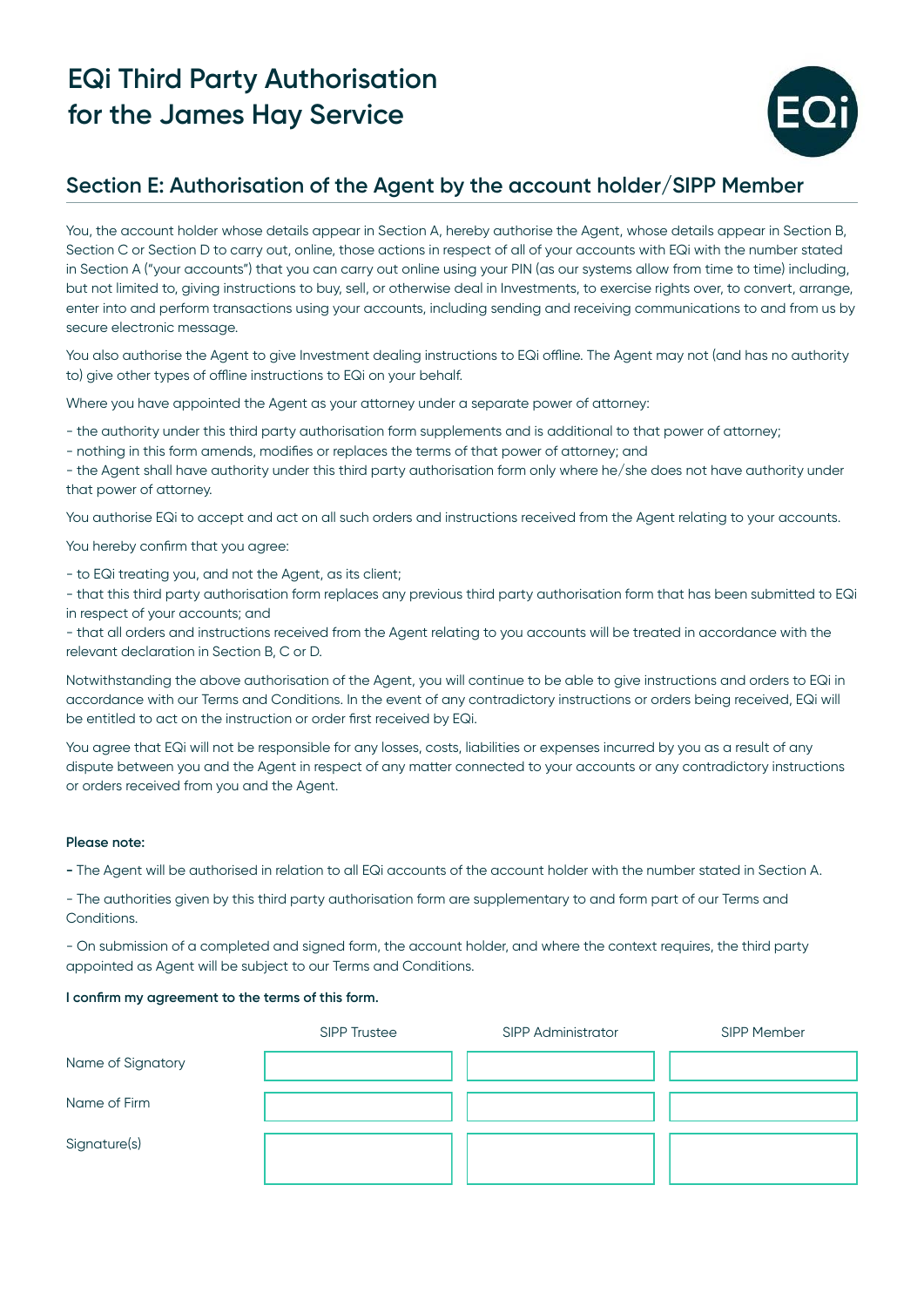

## **Section E: Authorisation of the Agent by the account holder/SIPP Member (continued)**

#### **For signature as account holder for all other types of account with us**

I confirm my agreement to the terms in this form.

|                                            | <b>Account holder</b>   |      |     |       |      |
|--------------------------------------------|-------------------------|------|-----|-------|------|
| Name of account holder                     |                         |      |     |       |      |
| Account holder signature                   |                         | Date | Day | Month | Year |
|                                            | Joint account holder(s) |      |     |       |      |
| Name of joint account<br>holder            |                         |      |     |       |      |
| Joint account signature<br>(if applicable) |                         | Date | Day | Month | Year |
| Name of joint account<br>holder            |                         |      |     |       |      |
| Joint account signature<br>(if applicable) |                         | Date | Day | Month | Year |
| Name of joint account<br>holder            |                         |      |     |       |      |
| Joint account signature<br>(if applicable) |                         | Date |     |       |      |
|                                            |                         |      | Day | Month | Year |

**Please remember to print and sign your form with a wet signature before submission.**

## **Other Information**

#### **Contract Notes and statements**

Contract notes, statements and other confirmations relating to your Account will continue to be sent to the account holder in accordance to the Terms and Conditions and will not be sent to the Agent.

#### **Account number and PIN**

No separate PIN or account number will be issued by EQi to the Agent. Notwithstanding any disclosure to the Agent of your account number, PIN or any other personal details, you are and continue to be responsible for their confidentiality and use. Please change your PIN if you cancel this third party authorisation.

#### **Terminating or changing your Agent**

You may terminate this third party authorisation at any time by informing us in writing. Termination will take effect only once we have received your written instruction.

This third party authorisation will become void on death of the account holder.

To appoint a new or replacement Agent you will need to complete this form.

EQi® is a trading name of Equiniti Financial Services Limited whose registered office is Aspect House, Spencer Road, Lancing, West Sussex BN99 6DA. Equiniti Financial Services Limited is part of the Equiniti Group. Investment and general insurance services are provided through Equiniti Financial Services Limited, which is registered in England & Wales with No. 6208699 and is authorised and regulated by the UK Financial Conduct Authority. Equiniti Financial Services Limited is a member firm of the London Stock Exchange.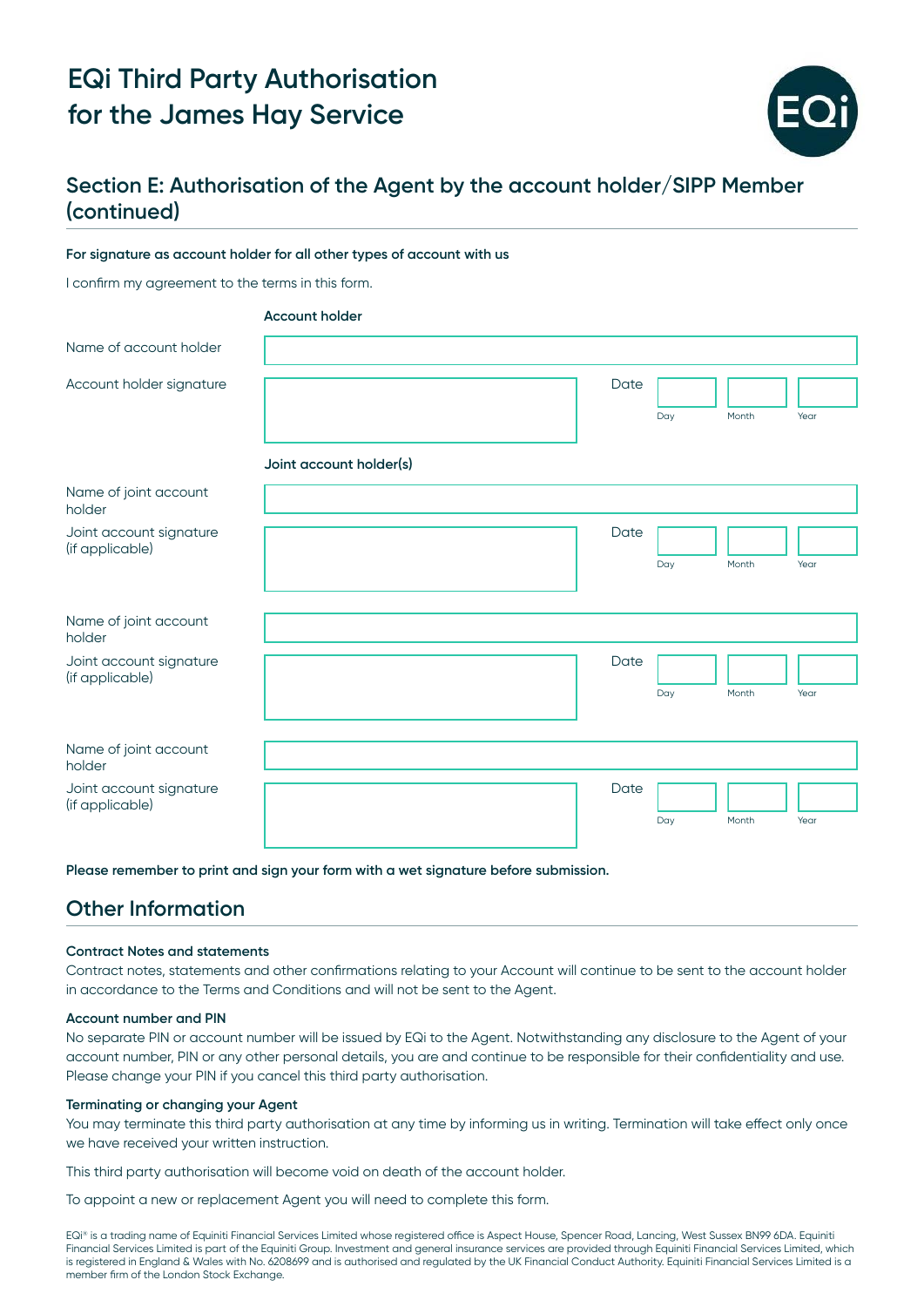

## **Appendix: National Identifier Instructions**

Below, you will find a table that lists the countries of the European Economic Area (EEA), including a section for any non-EEA countries, and details of each country's requested National Identifier. Following the instructions and using the information provided in the table, please establish your **primary nationality** & complete the relevant **National Identifier** number in Section B. Alternatively you can refer to [www.nationalitycalculator.co.uk.](http://www.nationalitycalculator.co.uk.)

### **You are not required to complete the National Identifier details in Section B if you are a UK National only.**

### **Using the table**

### **1. Establishing your primary nationality**

Referring to the table below and the **country column**, whichever of your nationalities is listed **highest** will be your primary nationality. (Please note, the countries are ordered alphabetically according to the National ID Code). *E.g. if you are a national of the United Kingdom and Spain, as Spain is listed higher than the UK in the country column list, your primary nationality will be Spain.*

### **2. Identifying your National Identifier**

Once you have established your **primary nationality**, you must provide us with the relevant **National Identifier** details as requested in the table, in the order of priority as indicated in each field. Please refer to the country specific instructions in the table for further guidance. *E.g. using the same example as above, if your country of primary nationality is Spain, you will need to complete your Spanish Tax Identification Number & the National ID Code (ES1) in Section B.*

#### **Please note:**

- If you are unable to provide a National Identifier number as requested, please complete the National ID Code(s) & **tick the box** in Section F to confirm that you are unable to provide the details.
- You only need to provide **one** National Identifier **in the order of priority** listed in each field. *E.g. if you have established that your country of primary nationality is Czech Republic, you should only provide us with your Czech Republic National Passport Number if you are unable to provide your national identification number in the first instance and tick to confirm you are unable to provide the first priority National Identifier.*
- \*If you have established your **primary nationality** as one of the following countries, **Estonia, Spain, Iceland, Italy, Malta or Poland** and you are unable to provide a National Identifier as requested, **trading rules will prevent us from accepting your instruction to trade or transfer.**

### **Please contact the Customer Experience Centre if you have any questions regarding this table and/or completing the relevant details in Section B.**

| Country         | National Identifier                                                            | <b>National</b><br><b>ID Code</b> | Country specific instructions for<br>completing Section B                                                                       |
|-----------------|--------------------------------------------------------------------------------|-----------------------------------|---------------------------------------------------------------------------------------------------------------------------------|
| Austria         | No additional data required                                                    | AT <sub>1</sub>                   | Leave the National Identifier & National<br>ID Code boxes blank.                                                                |
| <b>Belgium</b>  | Belgian National Number (Numéro de<br>register national - Rijksregisternummer) | BE1                               |                                                                                                                                 |
| <b>Bulgaria</b> | <b>Bulgarian Personal Number</b>                                               |                                   | Enter the requested National Identifier<br>and National ID Code details, or tick to<br>confirm if you do not have this.         |
| Cyprus          | <b>National Passport Number</b>                                                | CY1                               |                                                                                                                                 |
|                 | First Priority: National Identification<br>Number (Rodné číslo)                |                                   | Enter the National Identifier & National<br>ID Code details in the order of priority<br>indicated. If you are unable to provide |
| Czech Republic  | Second Priority:<br><b>National Passport Number</b>                            | CZ1                               | the first priority, tick to confirm this and<br>complete the second priority details, or<br>tick to confirm you do not have it. |
| Germany         | No additional data required                                                    | D <sub>F1</sub>                   | Leave the National Identifier & National<br>ID Code boxes blank.                                                                |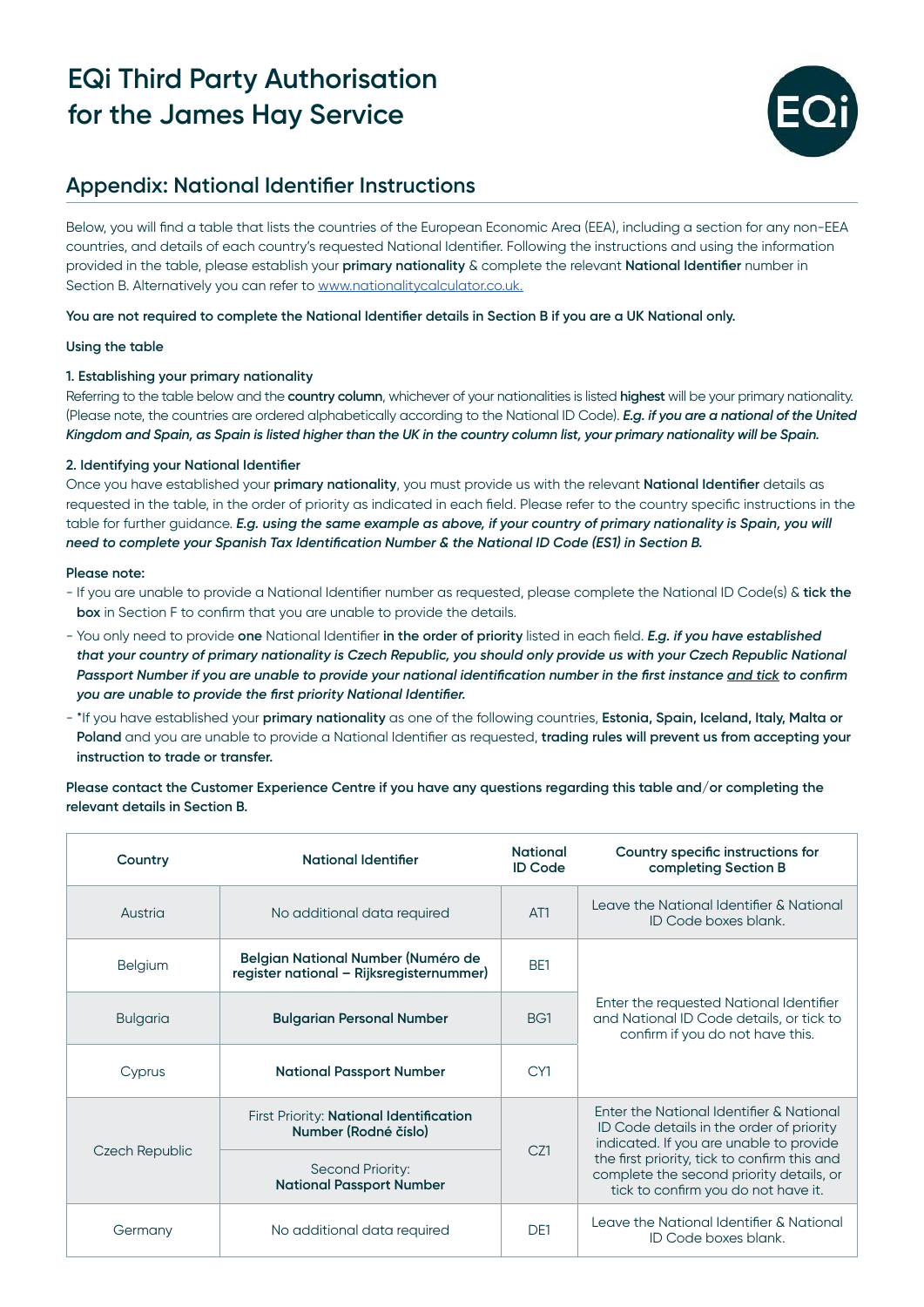

| Country        | <b>National Identifier</b>                                                    | <b>National</b><br><b>ID Code</b> | Country specific instructions for<br>completing Section B                                                                                                                                                                                                          |
|----------------|-------------------------------------------------------------------------------|-----------------------------------|--------------------------------------------------------------------------------------------------------------------------------------------------------------------------------------------------------------------------------------------------------------------|
| <b>Denmark</b> | <b>Personal Identity Code</b>                                                 | DK1                               | Enter the requested National Identifier<br>and National ID Code details, or tick to<br>confirm if you do not have it.                                                                                                                                              |
| *Estonia       | <b>Estonian Personal Identification Code</b><br>(Isikukood)                   | EE1                               |                                                                                                                                                                                                                                                                    |
| <i>*Spain</i>  | <b>Tax Identification Number</b><br>(Código de identificación fiscal)         | ES1                               |                                                                                                                                                                                                                                                                    |
| Finland        | <b>Personal Identity Code</b>                                                 | F11                               |                                                                                                                                                                                                                                                                    |
| France         | No additional data required                                                   | FR <sub>1</sub>                   | Leave the National Identifier & National<br>ID Code boxes blank.                                                                                                                                                                                                   |
| United Kingdom | <b>UK National Insurance Number</b>                                           | GB1                               | Enter the requested National Identifier<br>and National ID Code details, or tick to<br>confirm if you do not have this.                                                                                                                                            |
| Greece         | 10 DSS Digit Investor Share                                                   | GR1                               |                                                                                                                                                                                                                                                                    |
| Croatia        | <b>Personal Identification Number</b><br>(OIB - Osobni identifikacijski broj) | HR1                               |                                                                                                                                                                                                                                                                    |
| Hungary        | No additional data required                                                   | HU1                               | Leave the National Identifier & National<br>ID Code boxes blank.                                                                                                                                                                                                   |
| Ireland        | No additional data required                                                   | IR <sub>1</sub>                   |                                                                                                                                                                                                                                                                    |
| *Iceland       | <b>Personal Identity Code</b>                                                 | IS <sub>1</sub>                   | Enter the requested National Identifier<br>and National ID Code details, or tick to<br>confirm if you do not have this.                                                                                                                                            |
| *Italy         | <b>Fiscal code (Codice Fiscale)</b>                                           | IT1                               |                                                                                                                                                                                                                                                                    |
| Liechtenstein  | <b>First Priority:</b><br>Personal code (Asmens Kodas)                        | LI                                | Enter the National Identifier & National<br>ID Code details in the order of priority<br>indicated. If you are unable to provide<br>the first priority, tick to confirm this and<br>complete the second priority details, or<br>tick to confirm you do not have it. |
|                | Second Priority:<br><b>National Passport Number</b>                           | LI2                               |                                                                                                                                                                                                                                                                    |
| Lithuania      | First Priority:<br>Personal code (Asmens Kodas)                               | LT1                               |                                                                                                                                                                                                                                                                    |
|                | Second Priority:<br><b>National Passport Number</b>                           | LT <sub>2</sub>                   |                                                                                                                                                                                                                                                                    |
| Luxembourg     | No additional data required                                                   | LU1                               | Leave the National Identifier & National<br>ID Code boxes blank.                                                                                                                                                                                                   |
| Latvia         | Personal Code (Personas Kods)                                                 | LV1                               | Enter the requested National Identifier<br>and National ID Code details, or tick to<br>confirm if you do not have this.                                                                                                                                            |